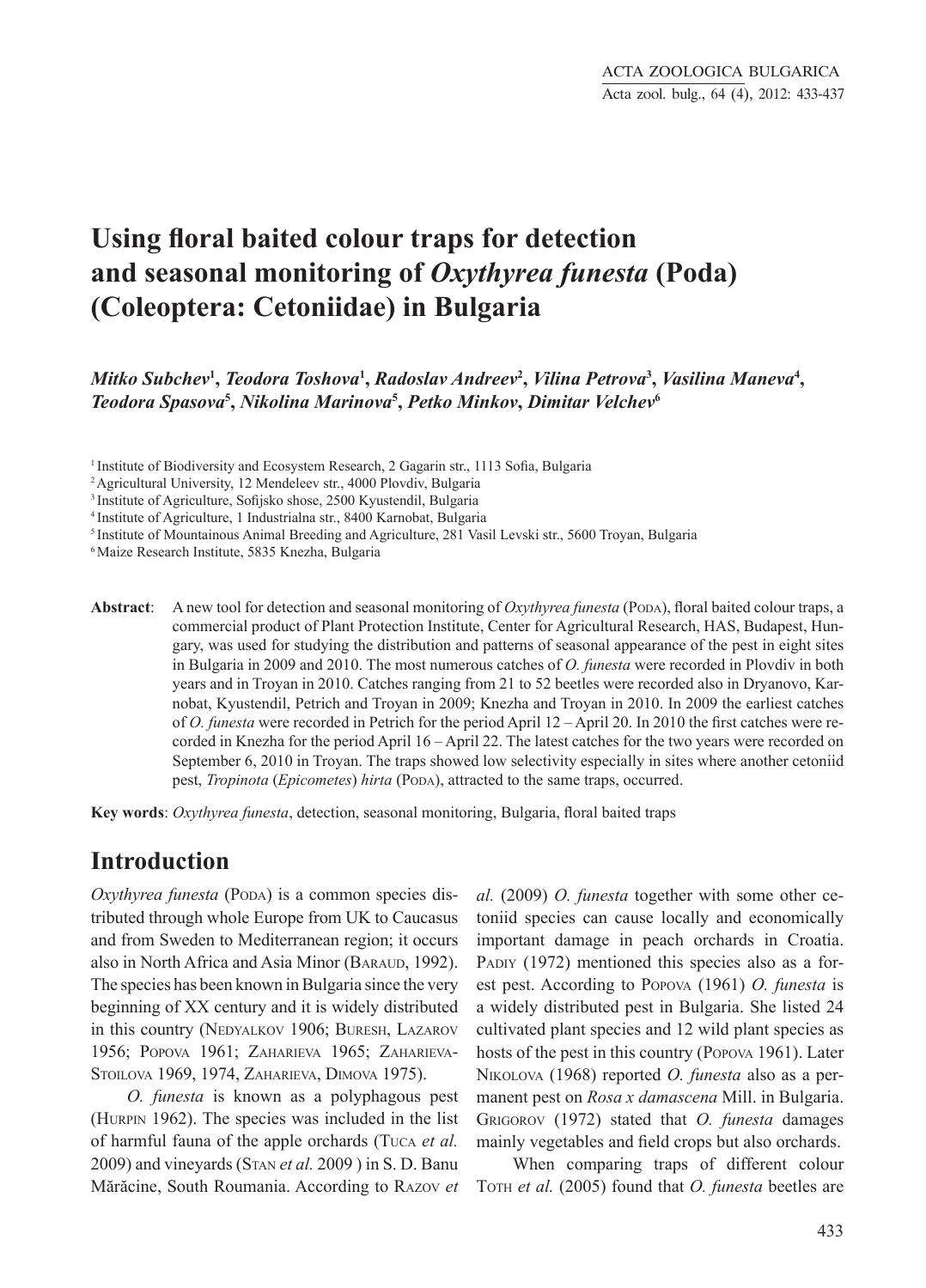attracted mostly to yellow and fluorescent yellow coloured traps. Later, as a result of intensive electrophysiological and field investigations, Vuts *et al.* (2008) described a binary bait for *O. funesta* comprising 2 phenylethanol and  $(\pm)$ -lavandulol. These findings leaded to the development of a floral baited colour traps for the pest which are offered as a commercial product for practical use by Plant Protection Institute, Budapest, Hungary.

In 2009-2010 an extensive field work was organized in several regions in Bulgaria for proving the potential and species-specificity of floral baited colour traps as a new tool for detection and seasonal monitoring of some cetoniid pests. After publishing the results on *Tropinota* (*Epicometis*) *hirta* (Poda) (Subchev *et al.* 2011) here we report on the results obtained for *O. funesta.* 

## **Materials and methods**

Commercially available VARb3k traps with a fluorescent yellow upper funnel and baits for *O. funesta* containing (±)-lavandulol and 2-phenylethanol were purchased from Plant Protection Institute, Center for Agricultural Research, HAS, Budapest, Hungary and used in our field work. Two traps (together with two traps for each *T. hirta* and *Cetonia aurata* L.*/ Protaetia* (*Netocia*) *cuprea* (Fabricius)) were set in 8 sites in Bulgaria (Dryanovo, Gabrovo, Karnobat, Knezha, Kyustendil, Petrich, Plovdiv and Troyan) in 2009 and/or 2010 covering all flight period of the pest (for details see SUBCHEV *et al.* 2011). The traps, installed on the ground or at a height of 50-100 cm above the ground level, were visited weekly and the beetles caught were collected and identified in laboratory using BARAUD (1992) and MEDVEDEV (1965). Only in Gabrovo the traps were visited irregularly at 10-15 day intervals.

### **Results**

The most numerous catches of *O. funesta* were recorded in Troyan in 2010 and Plovdiv in both 2009 and 2010. Catches ranging from 21 to 52 were recorded also in Dryanovo, Karnobat, Kyustendil, Petrich and Troyan in 2009; Knezha and Troyan in 2010. A drastical increase of the population level of the pest estimated by the catches was observed in Troyan in 2010 as compared to 2009 (Table 1).

The seasonal flight of *O. funesta* as established by catches in the traps is presented in Fig 1. Because of absence of catches in Dryanovo and realatively low number of beetles caught in Dryanovo (2009, 2010), Karnobat (2010), Kyustendil (2009, 2010) and Petrich (2010), no figures are presented for these sites and/or years. Not regular checking the catches in Gabrovo in 2009 also does not allow a correct presentation of the flight of the pest at that site. In 2009 the earliest catches of *O. funesta* were recorded in Petrich on April 20 which means that the beetles were caught between April 12 (the previous check of the traps) and April 20 (not presented). In 2010 the first catches were recorded in Knezha for the period April 16 – April 22. The latest catches for the two years were recorded on September 6, 2010 in Troyan. Even in the sites with the most numerous beetles caught, the data do not allow to speculate about presence of any peaks – the presence of some fluctuations in the catches were due most probably to meteorological variables like air temperature and rain falls and not to real changes in the population level.

The percentage of the catches of different species caught in the sites and years with most numerous catches are presented in Fig. 2. Only in Troyan in 2009 and 2010, and in Plovdiv in 2009 the catches of *O. funesta* exceeded 80% of all cetoniid beetles caught in the same traps. Relatively high percentage of the target species caught in the traps varying 28- 40% was found also in Dryanovo in 2009 (not presented), Karnobat in 2009 and Plovdiv in 2010. The non target species attracted and caught into *O. funesta* traps in the highest percentage was *T. hirta*. In five from the twelve cases this percentage exceeded 90%. The other not target scarabaeid species caught in *O. funesta* traps were: *C. aurata, P. cuprea*, *Valgus hemipterus* (L.), *Blitopertha lineolata* (Fischer von WALDHEIN) and *T. fasciatus* (L.).

### **Discussion**

As a faunistic object *O. funesta* was found in different regions of Bulgaria: Thrace (Zaharieva 1965), west Balkans (ZAHARIEVA-STOILOVA 1969), middle and east Balkans (ZAHARIEVA-STOILOVA 1974, the Rhodopes (Zaharieva, Dimova 1975. According to Popova (1961) the pest has a general distribution in Bulgaria. Our catches of *O. funesta* at all eight sites included in the present investigations support the latter statement. In addition our data showed also that in the sites where observations were organized the population level of the pest was relatively low or very low.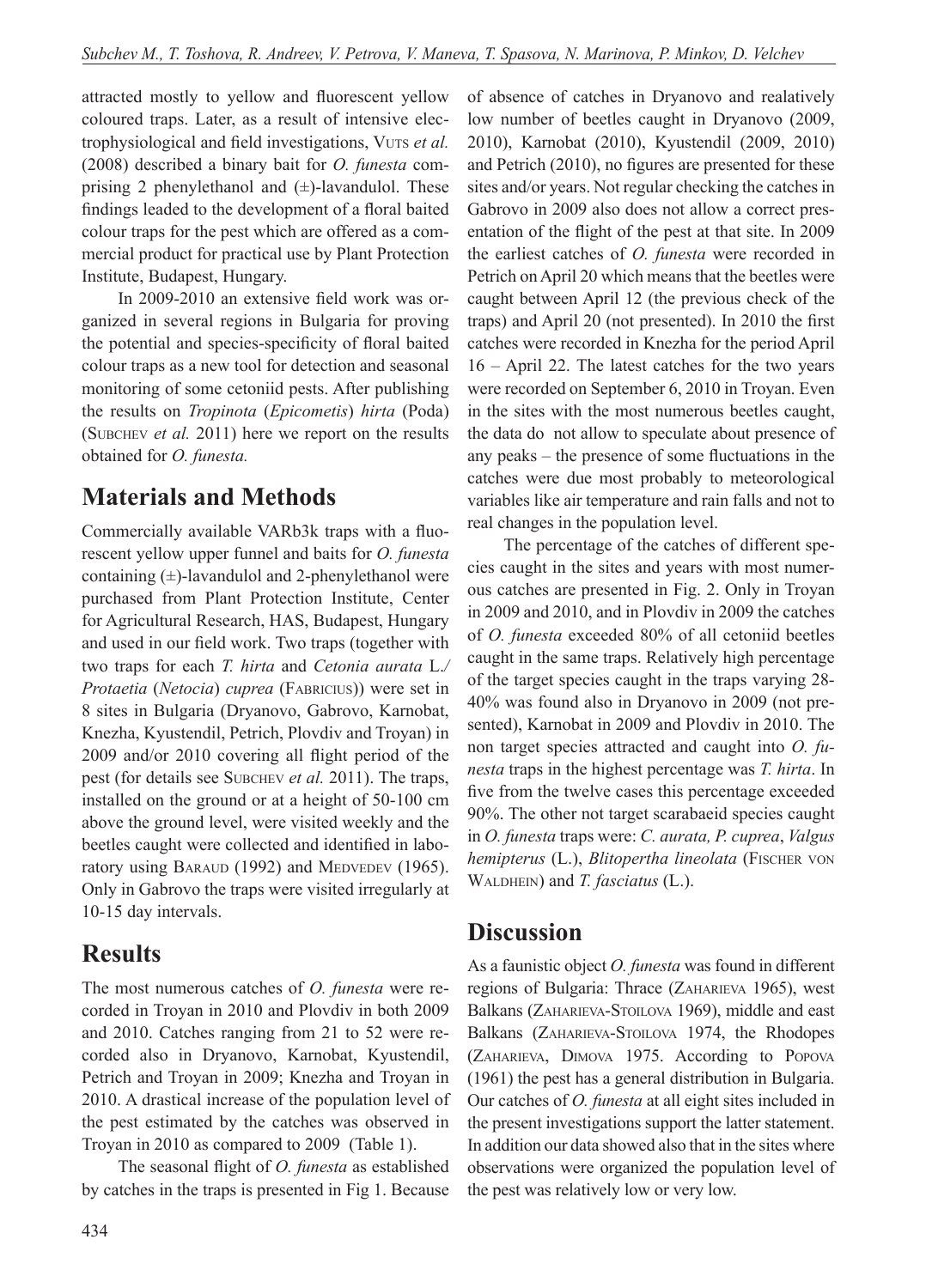| <b>Site</b> | Total number of beetles caught |                          |
|-------------|--------------------------------|--------------------------|
|             | 2009                           | 2010                     |
| Dryanovo    | 25                             | $\theta$                 |
| Gabrovo     | 13                             | $\overline{\phantom{0}}$ |
| Karnobat    | 46                             |                          |
| Knezha      | $\overline{\phantom{0}}$       | 52                       |
| Kyustendil  | 22                             | 4                        |
| Petrich     | 21                             | ۰                        |
| Plovdiv     | 99                             | 108                      |
| Troyan      | 35                             | 439                      |

**Table 1.** Catches of *O. funesta* in two target traps in each of eight sites in Bulgaria during 2009 and 2010 - – test not performed

During a three year period of observations (1957-1959) around Sofia and using field observations (no details were given) and the case method, Popova (1961) established the earliest flying *O. funesta* beetles in autumn on April 17, 1959 and the latest ones on August 26, 1959. The maximum flight period May 16/22 – June 1/6 given in the same paper was not supported by concrete data. Our present results on seasonal flight of *O. funesta* obtained by using the new precise tool – floral baited colour traps confirm as a whole Popova's (1961) observations. In addition our data showed a longer flying period – up to the first days of September.

At four from eight sites in Hungary, Croatia, Italy and Bulgaria investigated *O. funesta* was caught in percentage ranging from 87% to 35% in target yellow traps baited with  $(\pm)$ -lavandulol and 2-phenylethanol. In the rest of the sites this percentage was lower or no catches of the target species were observed (VUTS et al. 2010). As a whole our results support this finding but the species selectivity of the same traps used was even lower. The low selectivity of the traps for *O. funesta* to the target species in our present investigations is due exclusively on the catches of *T. hirta*. Torn *et al.* (2005) reported that the beetles of the latter species preferred blue coloured unbaited traps in comparison with transparent, white, yellow and fluorescent yellow traps. However, other field tests showed no significant differences in the catches of *T. hirta* in white, light blue and yellow unbaited traps although again the highest catches were recorded in the blue traps (Schmera *et al.* 2004). There is no any overlapping in the commercial Csalomon<sup>®</sup> baits used for these two species in our work:  $(\pm)$ -lavandulol and 2-phenylethanol for *O. funesta* and (E)-anethol and (E)-cinnamyl alcohol for *T. hirta* (VUTs *et al.*) (2010). Thus the explanation for the exclusively high catches of *T. hirta* in *O. funesta* traps in our present investigations could be explained by colour attracting and the absence of repellency of any of the components in *O. funesta* bait to *T. hirta* beetles. Moreover, one of these components, 2-phenylethanol, elicited an electrantennographic response on both males and female antenna of *T. hirta* not significantly different from that elicited by (E)-anethol, a bait component of this species (Vuts *et al.* 2010), and also showed some attractivity toward the species in field (Torn et al. (2003). Thus, most probably this leaded to almost equal catches of *T. hirta* in the target traps for this species and in *O. funesta* traps, e.g. 274 and 271 beetles respectively in Troyan, in 2010, or even to higher catches of *T. hirta* in *O. funesta* traps in comparison to the catches in the target *T. hirta* traps, e.g. 2628 and 1408 beetles respectively in Knezha in 2010 (Fig. 2 in the present paper and Subchev *et al.* 2011).

Our results allow to conclude that fluorescent yellow floral baited traps for *O. funesta*, commercial product of Plant Protection Institute, Budapest, Hungary, is effective tool for detection and seasonal monitoring of this pest. However its selectivity is low especially in sites where the population level of another cetoniid pest, *T. hirta*, is high.

**Acknowled+gments:** Thanks are due to Ms Petya Trayanova, Mr Kircho Trayanov, Mr Vasilii Abaev and Ms Silvia Terziiska for technical assistance in the field work. This project was supported by Grant DO02-244/2008 of Bulgarian National Scientific Fund.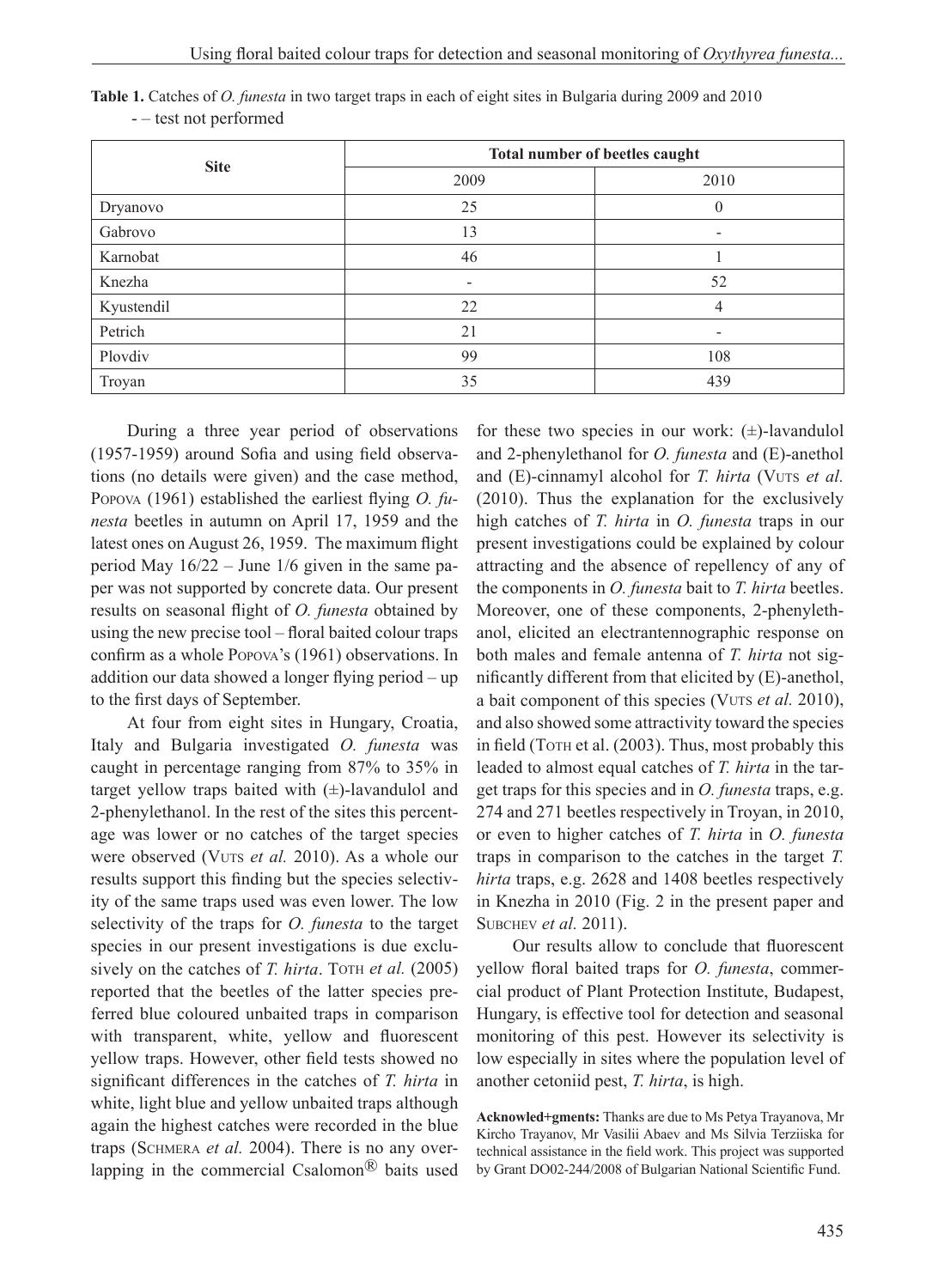

**Fig. 1.** Seasonal flight of *O. funesta* in four sites in Bulgaria. Arrows (↓) show the dates of installing and reinstalling the traps in the field. Asterisks (\*) mark the date when the baits were renewed.



**Fig. 2.** Percentage distribution of scarabaeid beetles caught in traps with baits for *O. funesta* at four sites in Bulgaria in 2009-2010.